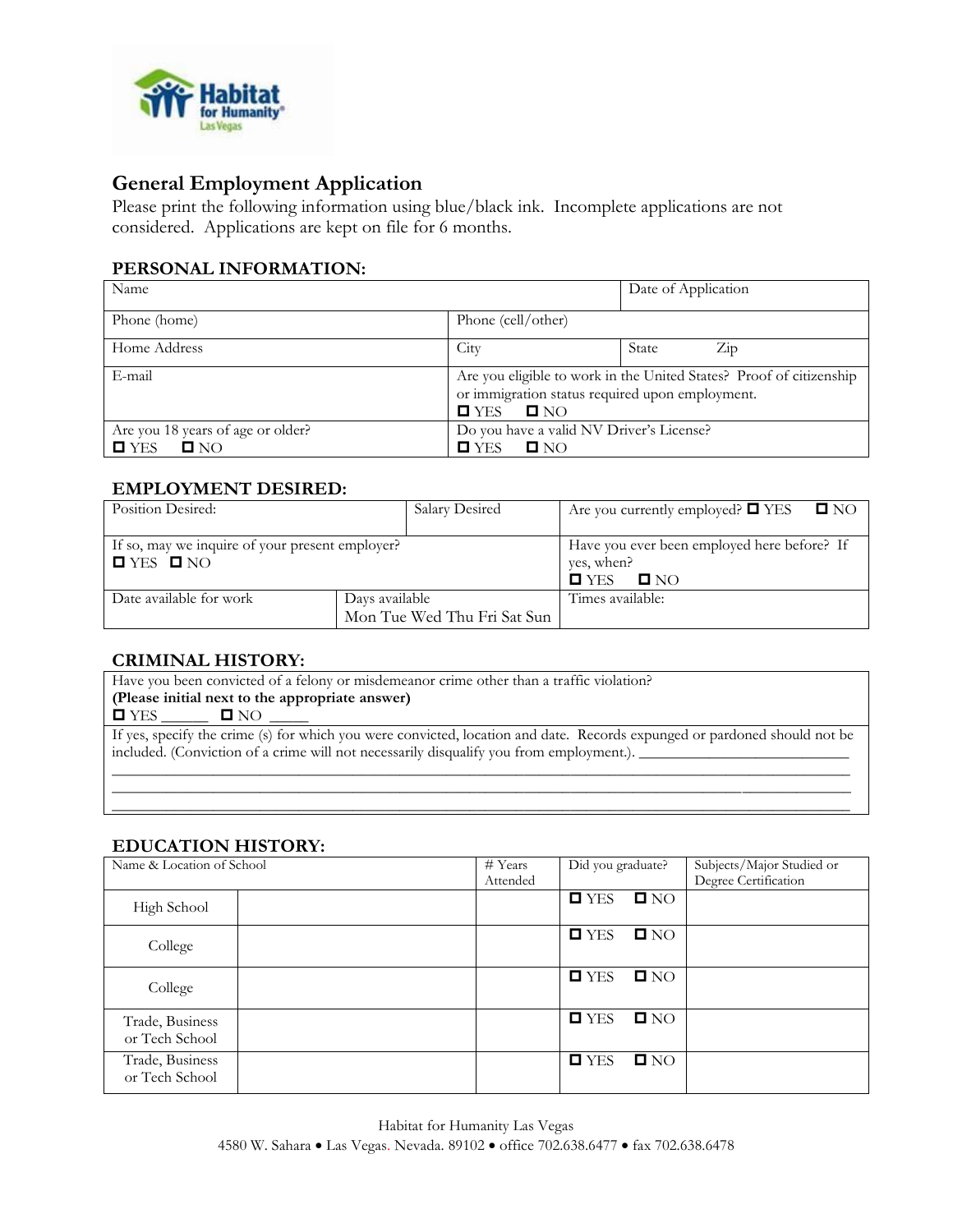**EMPLOYMENT HISTORY:** (Start with your present or last job please. Include all employers for the past 10 years and explain all gaps in your employment. Use extra sheet if needed. Failure to list all employment for the past 10 years will eliminate you as a candidate for employment):

| 1. Employer                     |      | Phone             |       | Hourly Rate/Salary<br>Start:<br>Final:                                 |
|---------------------------------|------|-------------------|-------|------------------------------------------------------------------------|
| Address                         | City |                   | State | Zip                                                                    |
| Dates Employed                  |      | Supervisor's Name |       |                                                                        |
| Job Title:<br>Duties Performed: |      | Explain           |       | Reason for Leaving $\Box$ Layoff $\Box$ Involuntary $\Box$ Resignation |
| 2. Employer                     |      | Phone             |       | Hourly Rate/Salary<br>Start:<br>Final:                                 |
| Address                         | City |                   | State | Zip                                                                    |
| Dates Employed                  |      | Supervisor's Name |       |                                                                        |
| Job Title:<br>Duties Performed: |      | Explain           |       | Reason for Leaving $\Box$ Layoff $\Box$ Involuntary $\Box$ Resignation |
| 3. Employer                     |      | Phone             |       | Hourly Rate/Salary<br>Start:<br>Final:                                 |
| Address                         | City |                   | State | Zip                                                                    |
| Dates Employed                  |      | Supervisor's Name |       |                                                                        |
| Job Title:<br>Duties Performed: |      | Explain           |       | Reason for Leaving $\Box$ Layoff $\Box$ Involuntary $\Box$ Resignation |
|                                 |      |                   |       |                                                                        |
| 4. Employer                     |      | Phone             |       | Hourly Rate/Salary<br>Final:<br>Start:                                 |
| Address                         | City |                   | State | Zip                                                                    |
| Dates Employed                  |      | Supervisor's Name |       |                                                                        |
| Job Title:<br>Duties Performed: |      | Explain           |       | Reason for Leaving $\Box$ Layoff $\Box$ Involuntary $\Box$ Resignation |
| 5. Employer                     |      | Phone             |       | Hourly Rate/Salary<br>Final:<br>Start:                                 |
| Address                         | City |                   | State | Zip                                                                    |
| Dates Employed                  |      | Supervisor's Name |       |                                                                        |
| Job Title:<br>Duties Performed: |      | Explain           |       | Reason for Leaving $\Box$ Layoff $\Box$ Involuntary $\Box$ Resignation |
| 6. Employer                     |      | Phone             |       | Hourly Rate/Salary<br>Final:                                           |
| Address                         | City |                   | State | Start:<br>$\operatorname{Zip}$                                         |
| Dates Employed                  |      | Supervisor's Name |       |                                                                        |

# **MILITARY SERVICE:** Have you ever served in the military service of the United States?  $\Box$  YES  $\Box$  NO

| Date of   | Branch | Induction Branch | Discharge Bank |      | List job or type of Date of Discharge | Type of Reserve |
|-----------|--------|------------------|----------------|------|---------------------------------------|-----------------|
| Induction |        |                  |                | Duty |                                       | Membership      |
|           |        |                  |                |      |                                       |                 |
|           |        |                  |                |      |                                       |                 |

Habitat for Humanity Las Vegas 4580 W. Sahara • Las Vegas. Nevada. 89102 • office 702.638.6477 • fax 702.638.6478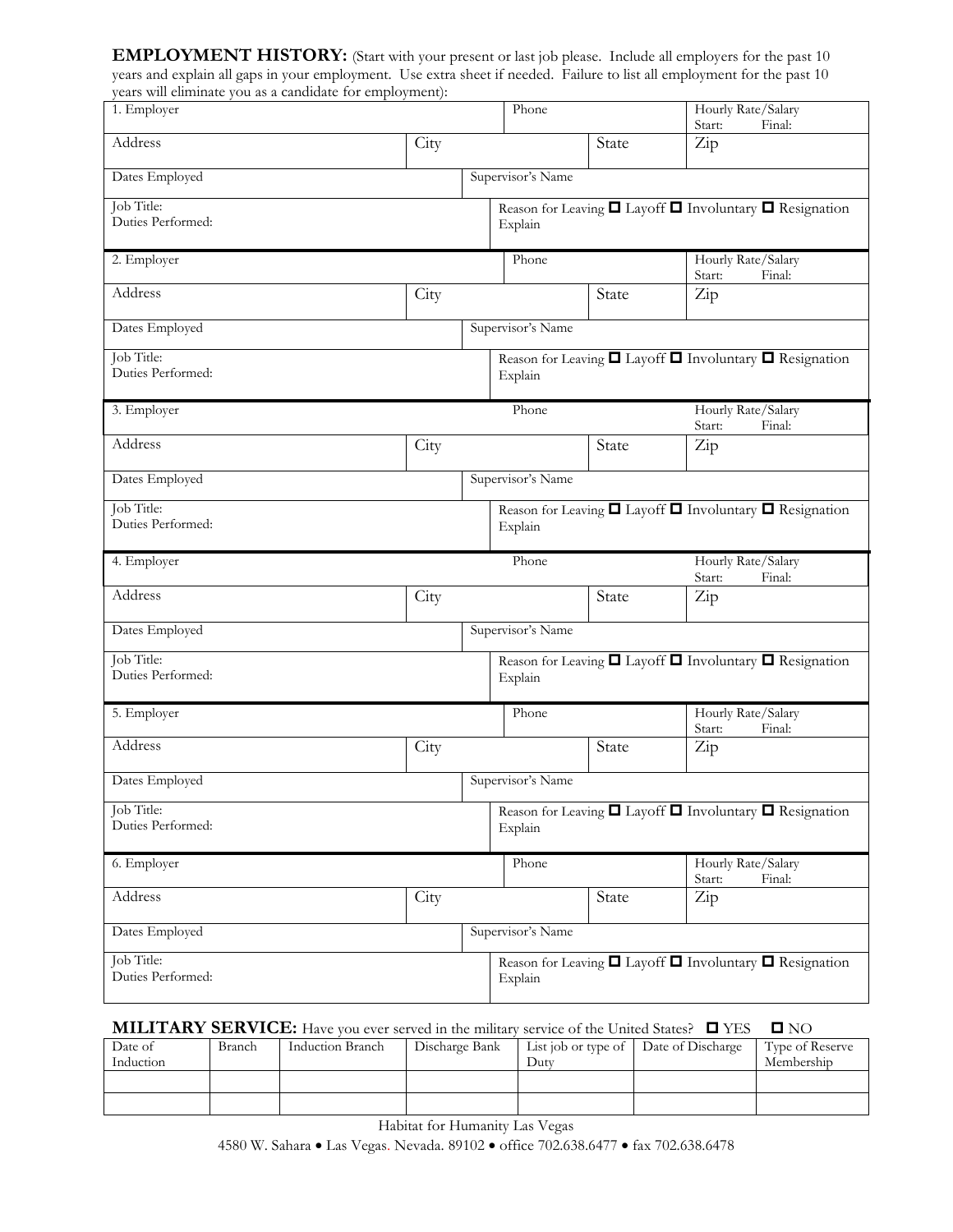## **PERSONAL REFERENCES:** (List three persons not related to you, whom you have known at least one year):

| 1. Name                                                |      | Position |             | Phone                |                                                            |
|--------------------------------------------------------|------|----------|-------------|----------------------|------------------------------------------------------------|
| Address                                                | City |          | State       | Zip                  |                                                            |
| Relation to you (former employer, fellow worker, etc.) |      |          | Years Known |                      | May we contact?<br>$\square$ YES<br>$\square$ NO           |
| 2. Name                                                |      | Position |             | Phone                |                                                            |
| Address                                                | City |          | State       | $\operatorname{Zip}$ |                                                            |
| Relation to you (former employer, fellow worker, etc.) |      |          | Years Known |                      | May we contact?<br>$\blacksquare$ YES<br>$\square$ NO      |
| 3. Name                                                |      | Position |             | Phone                |                                                            |
| Address                                                | City |          | State       | Zip                  |                                                            |
| Relation to you (former employer, fellow worker, etc.) |      |          | Years Known |                      | May we contact?<br>$\blacksquare$ NO<br>$\blacksquare$ YES |

# **SKILLS (rate yourself from 1 to 5 where "1" is weak, "5" is expert):**

|                                                                                                                |                 | Office         |                   |
|----------------------------------------------------------------------------------------------------------------|-----------------|----------------|-------------------|
| <b>Customer Service</b>                                                                                        | <b>Sales</b>    | Machines       | Organizing        |
| Microsoft                                                                                                      |                 |                |                   |
| Power Point                                                                                                    | Microsoft Excel | Microsoft Word | Microsoft Outlook |
| Additional Skills, Qualifications and Experience you possess that may be useful in this position (be specific, |                 |                |                   |
| include foreign language abilities):                                                                           |                 |                |                   |
|                                                                                                                |                 |                |                   |
|                                                                                                                |                 |                |                   |
|                                                                                                                |                 |                |                   |

| Do you have any physical limitations that preclude you from performing any work for which you are being |  |  |  |
|---------------------------------------------------------------------------------------------------------|--|--|--|
| considered? $\Box$ YES $\Box$ NO                                                                        |  |  |  |

Please describe:

If yes, what can be done to accommodate your limitation?

Why do you want to work for Habitat for Humanity Las Vegas? \_\_\_\_\_\_\_\_\_\_\_\_\_\_\_\_\_\_\_\_\_\_\_\_\_\_\_\_\_\_\_\_\_\_\_

\_\_\_\_\_\_\_\_\_\_\_\_\_\_\_\_\_\_\_\_\_\_\_\_\_\_\_\_\_\_\_\_\_\_\_\_\_\_\_\_\_\_\_\_\_\_\_\_\_\_\_\_\_\_\_\_\_\_\_\_\_\_\_\_\_\_\_\_\_\_\_\_\_\_\_\_\_\_\_\_\_\_\_\_\_\_

\_\_\_\_\_\_\_\_\_\_\_\_\_\_\_\_\_\_\_\_\_\_\_\_\_\_\_\_\_\_\_\_\_\_\_\_\_\_\_\_\_\_\_\_\_\_\_\_\_\_\_\_\_\_\_\_\_\_\_\_\_\_\_\_\_\_\_\_\_\_\_\_\_\_\_\_\_\_\_\_\_\_\_\_\_\_

\_\_\_\_\_\_\_\_\_\_\_\_\_\_\_\_\_\_\_\_\_\_\_\_\_\_\_\_\_\_\_\_\_\_\_\_\_\_\_\_\_\_\_\_\_\_\_\_\_\_\_\_\_\_\_\_\_\_\_\_\_\_\_\_\_\_\_\_\_\_\_\_\_\_\_\_\_\_\_\_\_\_\_\_\_\_